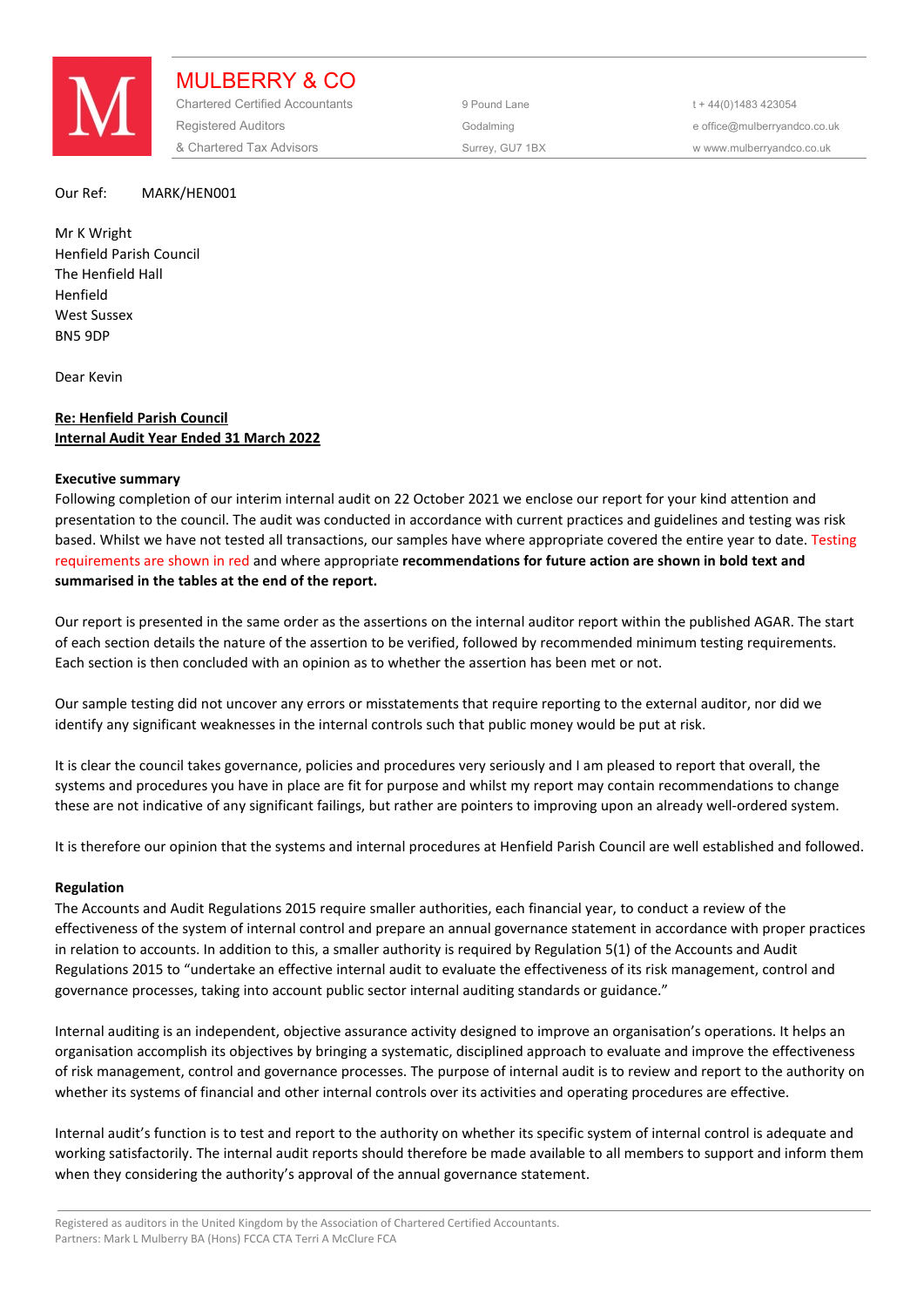# **Independence and competence**

Your audit was conducted by Andy Beams of Mulberry & Co. We confirm we are independent from the management of the financial controls and procedures of the council and neither the internal auditor or the firm have any conflicts of interest with the audit client, nor do they provide any management or financial assistance to the client.

Your auditor has over 30 years' experience in the financial sector with the last 11 years specialising in local government.

# **Engagement Letter**

An engagement letter was issued to the council covering the 2021/22 internal audit assignment. Copies of this document are available on request.

# **Planning and inherent risk assessment**

The scope and plan of works including fee structure was issued to the council under separate cover. Copies of this document are available on request. In summary, our work will address each of the internal control objectives as stated on the Annual Internal Audit Report of the AGAR.

- o There have been no instances of breaches of regulations in the past
- $\circ$  The client uses an industry approved financial reporting package  $\circ$  The client regularly carries out reconciliations and documents the
- $\circ$  The client regularly carries out reconciliations and documents these  $\circ$  There is regular reporting to council
- There is regular reporting to council
- o The management team are experienced and informed
- o Records are neatly maintained and referenced
- o The client is aware of current regulations and practices
- o There has been no instance of high staff turnover

At the interim audit date, it is my opinion that the inherent risk of error or misstatement is low, and the controls of the council can be relied upon and as such substantive testing of individual transactions is not required. Testing to be carried out will be "walk through testing" on sample data to encompass the period of the council year under review. A final audit will be conducted after the year-end of 31 March 2022.

# **Table of contents**

| A | <b>BOOKS OF ACCOUNT (INTERIM AUDIT)</b>                                  |                 |
|---|--------------------------------------------------------------------------|-----------------|
| B | FINANCIAL REGULATIONS, GOVERNANCE AND PAYMENTS (INTERIM AND FINAL AUDIT) | 3               |
| C | RISK MANAGEMENT AND INSURANCE (INTERIM AND FINAL AUDIT)                  |                 |
| D | <b>BUDGET, PRECEPT AND RESERVES (INTERIM AND FINAL AUDIT)</b>            |                 |
| E | <b>INCOME (INTERIM AND FINAL AUDIT)</b>                                  | 6               |
|   | PETTY CASH (INTERIM AUDIT)                                               |                 |
| G | <b>PAYROLL (INTERIM AND FINAL AUDIT)</b>                                 |                 |
| н | <b>ASSETS AND INVESTMENTS (INTERIM AND FINAL AUDIT)</b>                  | 8               |
|   | <b>BANK AND CASH (INTERIM AND FINAL AUDIT)</b>                           | q               |
|   | <b>YEAR END ACCOUNTS (FINAL AUDIT)</b>                                   | 9               |
| к | <b>LIMITED ASSURANCE REVIEW (FINAL AUDIT)</b>                            | 10              |
|   | <b>TRANSPARENCY (INTERIM AUDIT)</b>                                      | 10              |
| M | <b>EXERCISE OF PUBLIC RIGHTS - INSPECTION OF ACCOUNTS (FINAL AUDIT)</b>  | 10 <sup>1</sup> |
| N | <b>PUBLICATION REQUIREMENTS (INTERIM AUDIT)</b>                          | 11              |
| Ω | <b>TRUSTEESHIP (INTERIM AUDIT)</b>                                       |                 |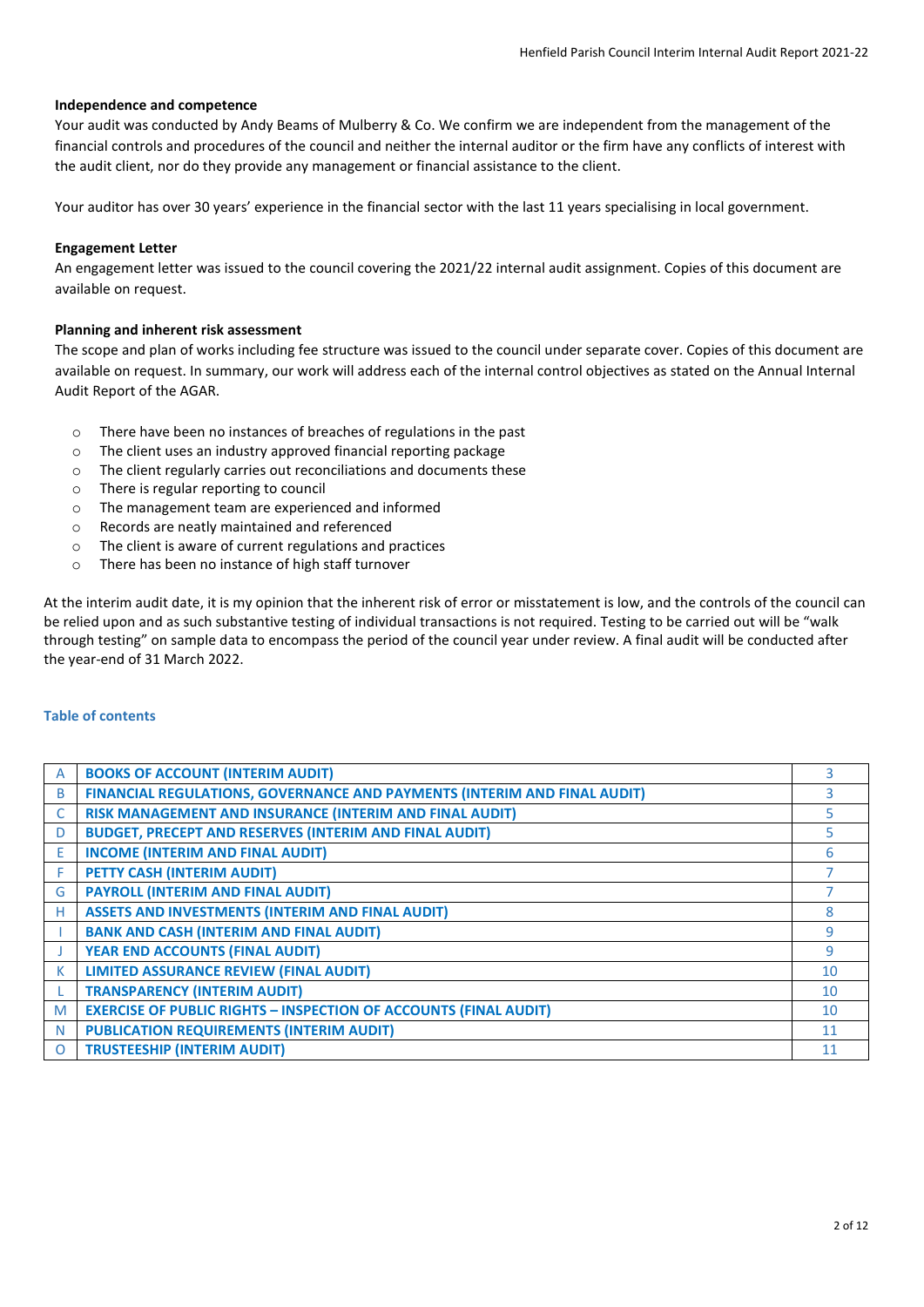## **A. BOOKS OF ACCOUNT (INTERIM AUDIT)**

### *Internal audit requirement*

*Appropriate accounting records have been properly kept throughout the financial year.*

#### **Recommended minimum testing:**

- Ensure the correct roll forward of the prior year cashbook balances to the new financial year
- Check a sample of financial transactions in cashbooks to bank statements, etc.: the sample size dependent on the size of the authority and nature of accounting records maintained

#### **Interim audit**

The council continues to use Sage for recording the day-to-day financial transactions of the council. This is a tried and tested accounting package and I make no recommendation to change.

The interim audit was conducted on site and the Clerk had provided links to key financial documents on the council website in advance of the meeting and had other information to hand on the day.

Meeting agendas are logically structured and minutes show clear resolutions being made by committee and council. I make no recommendation to change this system.

The council is not VAT registered and completes reclaims via a VAT 126 claim form on a quarterly basis. The last VAT reclaim was for the period 1 July to 30 September 2021 inclusive and showed a refund position of £5,171.51. This amount has not yet been received to the council's bank account, but I was able to trace previous refunds being received.

## **Section conclusion**

I am of the opinion that the control assertion of "Appropriate accounting records have been properly kept throughout the financial year" has been met.

### **B. FINANCIAL REGULATIONS, GOVERNANCE AND PAYMENTS (INTERIM AND FINAL AUDIT)**

## *Internal audit requirement*

*This authority complied with its financial regulations, payments were supported by invoices, all expenditure was approved, and VAT was appropriately accounted for.*

## **Recommended minimum testing:**

- Review the procedures in place for acquisition of formal tenders and quotes, ensuring they are in line with the Standing Orders and Financial Regulations which should be based on the latest version.
- Ensure that consistent values are in place for the acquisition of formal tenders between Standing Orders and Financial Regulations (frequently different limits are recorded in the two documents)
- Review the procedures for receipt of invoices, agreement of invoice detail and confirmation of goods /services delivery and approval for payment: ideally, a suitably designed certification stamp should be in place providing for evidencing of these checks and payment authorisation
- Check that there is effective segregation between the writing of cheques or the setting up of online payments, and physical release of payments
- Check that VAT reclaims are prepared and submitted in a timely manner in line with the underlying records and in accordance with current HMRC requirements
- Where debit / credit cards are in use, establish the total monthly and individual transaction limits and ensure appropriate controls over physical security and usage of the cards are in place

### **Interim audit**

### *Check the publication and minuting of the prior year audited AGAR and notice of conclusion of audit.*

The external auditor's report and Notice of Conclusion of Audit have been published on the council website. The external auditor drew attention to the fact that the previous year's conclusion was not formally received and noted by council at a meeting, and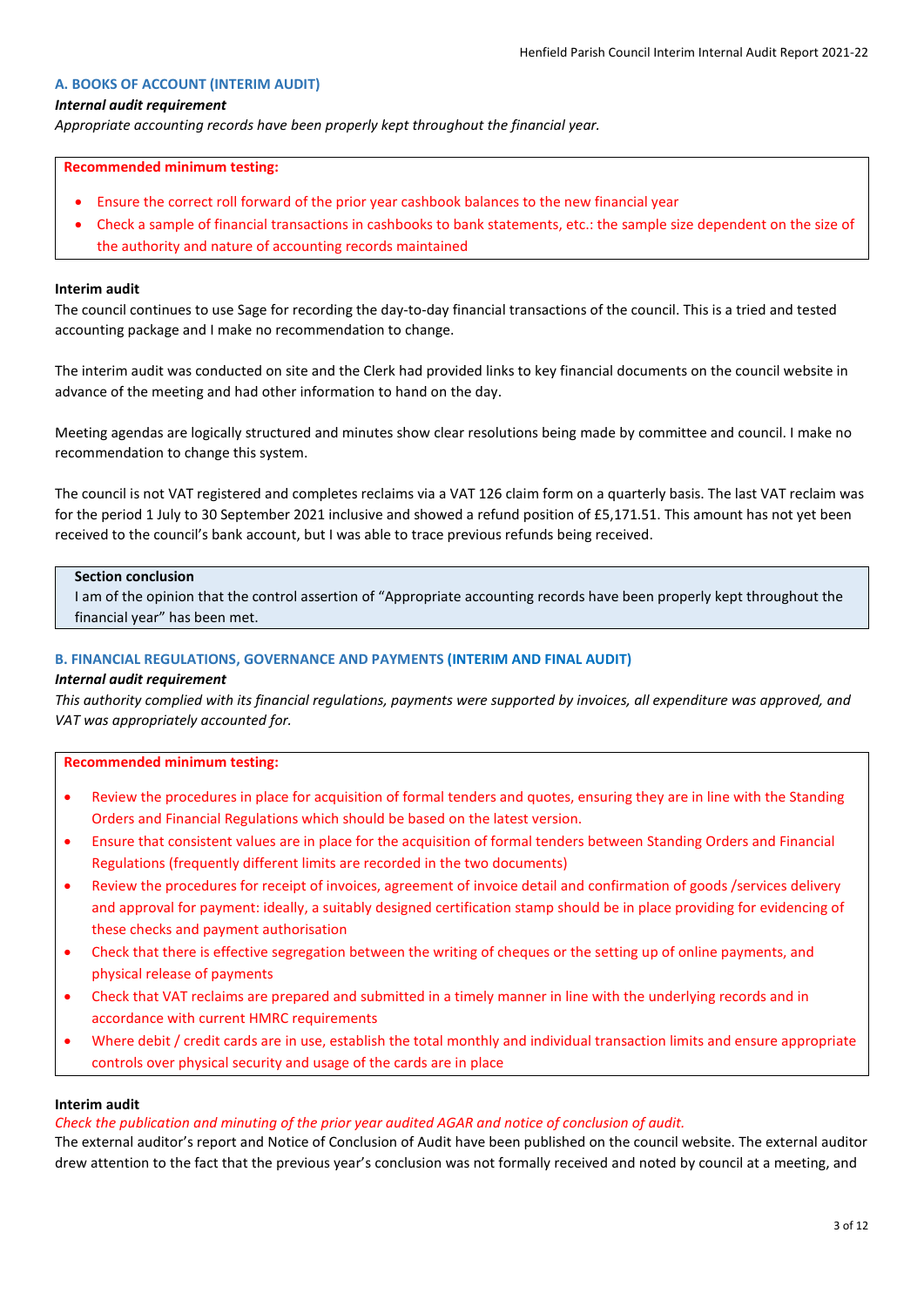the Clerk confirmed that arrangements are in place to complete this for the current year at the council meeting scheduled in November.

## *Confirm by sample testing that councillors sign statutory office forms*

I confirmed by sample testing that councillors sign "Acceptance of Office" forms. The council website provides details of the Disclosable Pecuniary Interests of each Member.

# *Confirm that the council is compliant with the relevant transparency code*

I reviewed the council website and was able to find a Financial Transparency page which explains the requirements of the code and has the applicable information published on it or directs the reader to where it is on the website.

# *Confirm that the council is compliant with GDPR*

The council is fully aware of GDPR and has undergone training. It was noted the council has established common email addresses for all councillors. This is recommended because it gives a natural segregation between work and personal lives, making it clear beyond doubt in what capacity a councillor is acting. In addition to this it gives control to the council, adds a degree of professionalism and in the event of a FOI request limits access to personal computers.

The council has a Privacy Notice and Accessibility Statement on the home page of its website. It is clear the council takes its responsibilities seriously and has made every effort to comply with the legislation.

## *Confirm that the council meets regularly throughout the year*

In addition to full council, the council has committees for Finance, Risk & Change Governance, Recreations & Opens Spaces, Village Amenities, Museum and Plans Advisory. There are regular scheduled meetings during the year, and details of future meetings are available online.

## *Check that agendas for meetings are published giving 3 clear days' notice.*

The Clerk was able to demonstrate that at least 3 clear days' notice is given on agendas. Whilst we have not tested every single committee and council meeting there was no evidence of non-compliance in giving three clear days' notice of the meeting. It was noted that supporting documentation for agendas is published on the council website for some meetings, but not all, and **I remind council it is required to also post any supporting documentation with the agendas as outlined by the Information Commissioner's Office** (page 3 of this link) **[ico.org.uk/minutesandagendas.pdf](https://ico.org.uk/media/for-organisations/documents/1156/minutesandagendas.pdf)**

## *Check the draft minutes of the last meeting(s) are on the council's website*

Draft minutes are uploaded to the council website and clearly marked as draft. These are subsequently replaced with final versions once approved.

### *Confirm that the Parish Council's Standing Orders have been reviewed within the last 12 months.*

The standing orders are based on the latest NALC model and were most recently adopted by council in July 2020. **Council is reminded that a review should be completed every twelve months, even if the resolution is to readopt unchanged.**

# *Confirm that the Parish Council has adopted and recently reviewed Financial Regulations.*

Financial regulations are based on the latest NALC model and were last reviewed and adopted by council in March 2021. The council has made changes to the model to ensure that they are effective for this size of council. From discussion with the Clerk, he confirmed that the adopted Financial Regulations work effectively, and I found no inclusions which were unsuitable. The regulations contain provisions for the approval of spending, setting of budgets, reconciliation of the bank and reporting to council.

### *Check that the council's Financial Regulations are being routinely followed.*

The council has thresholds in place at which authorisations to spend must be obtained. FR 6.5 states *'Expenditure items that are within the budget already approved by Council and are up to and including £10,000, may be paid away in line with normal banking arrangements and will not need to be referred to Parish Council for approval. At the next Council meeting the monthly payments should be summarised and reported by way of a schedule, as an appendix to the Agenda. Councillors will be invited to question any items which will be discussed under the Finance and General Purposes section of the Agenda, to ensure full transparency. The RFO should confirm that all expenditure items listed are within Committee budgets or highlight any exceptions and the total expenditure should be noted in the minutes.'*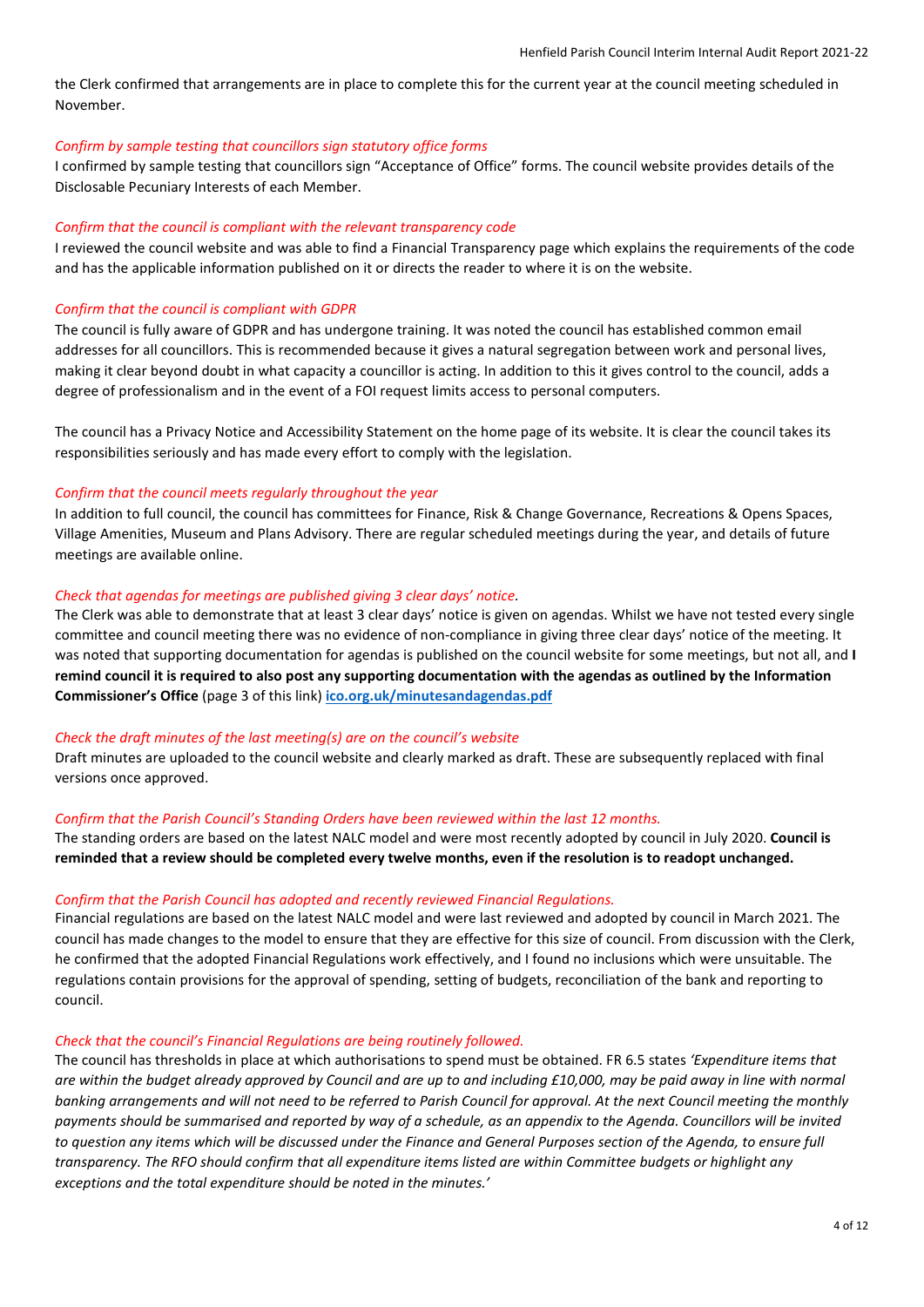I tested a sample of invoices from July 2021 and found no evidence of the above expenditure authorisation not being adhered to. The invoices are neatly filed, clearly annotated and contain evidence of sign off by councillors. It is clear the Clerk has developed an effective system for the payment and authorisation of invoices.

The minutes of meetings demonstrate that Members are provided with sufficient information to make informed financial decisions, and I make no recommendation to change.

# *Confirm all section 137 expenditure meets the guidelines and does not exceed the annual per elector limit of £8.41 per elector.* The council has expenditure within thresholds.

#### *Confirm that checks of the accounts are made by a councillor.*

The system noted above details internal review takes place and I am under no doubt that council properly approves expenditure.

# **Section conclusion**

At the interim audit date, I am of the opinion that the control assertion "This authority complied with its financial regulations, payments were supported by invoices, all expenditure was approved, and VAT was appropriately accounted for" has been met.

### **C. RISK MANAGEMENT AND INSURANCE (INTERIM AND FINAL AUDIT)**

#### *Internal audit requirement*

*This authority assessed the significant risks to achieving its objectives and reviewed the adequacy of arrangements to manage these.*

#### **Recommended minimum testing:**

- Ensure that authorities have prepared, and formally adopted, at least once annually, an appropriate and comprehensive register of assessed risks, both regular and ad hoc
- Ensure that appropriate levels of insurance cover are in place for land, buildings, public, employers' and hirers' (where applicable) liability, fidelity / employees (including councillors) liability, business interruption and cyber security
- Ensure that appropriate arrangements are in place for monitoring play areas, open spaces and sports pitches: such reviews should be undertaken by appropriately qualified external inspectors or, if by officers or members, that they have received the appropriate training and accreditation

#### **Interim audit**

The council has a risk management strategy and risk registers in place. These include the types of risk, consequences, likelihood and severity of impact, existing mitigation measures and any required actions. Risks are categorised low/medium/high and these are reviewed annually in February.

I confirmed that the council has a valid insurance policy in place with Hiscox in a long-term agreement expiring on 1 June 2026. The policy includes Public Liability and Employers Liability cover of £10 million each and an Employee Dishonesty (Fidelity Guarantee) level of £400,000. These levels appear appropriate for a council of this size.

# **Section conclusion**

At the interim audit date, I am of the opinion that the control objective of "This authority assessed the significant risks to achieving its objectives and reviewed the adequacy of arrangements to manage these" has been met.

# **D. BUDGET, PRECEPT AND RESERVES (INTERIM AND FINAL AUDIT)**

## *Internal audit requirement*

*The precept or rates requirement resulted from an adequate budgetary process; progress against the budget was regularly monitored; and reserves were appropriate.*

# **Recommended minimum testing:**

• Ensure that the full authority, not a committee, has considered, approved and adopted the annual precept in accordance with the required parent authority timetable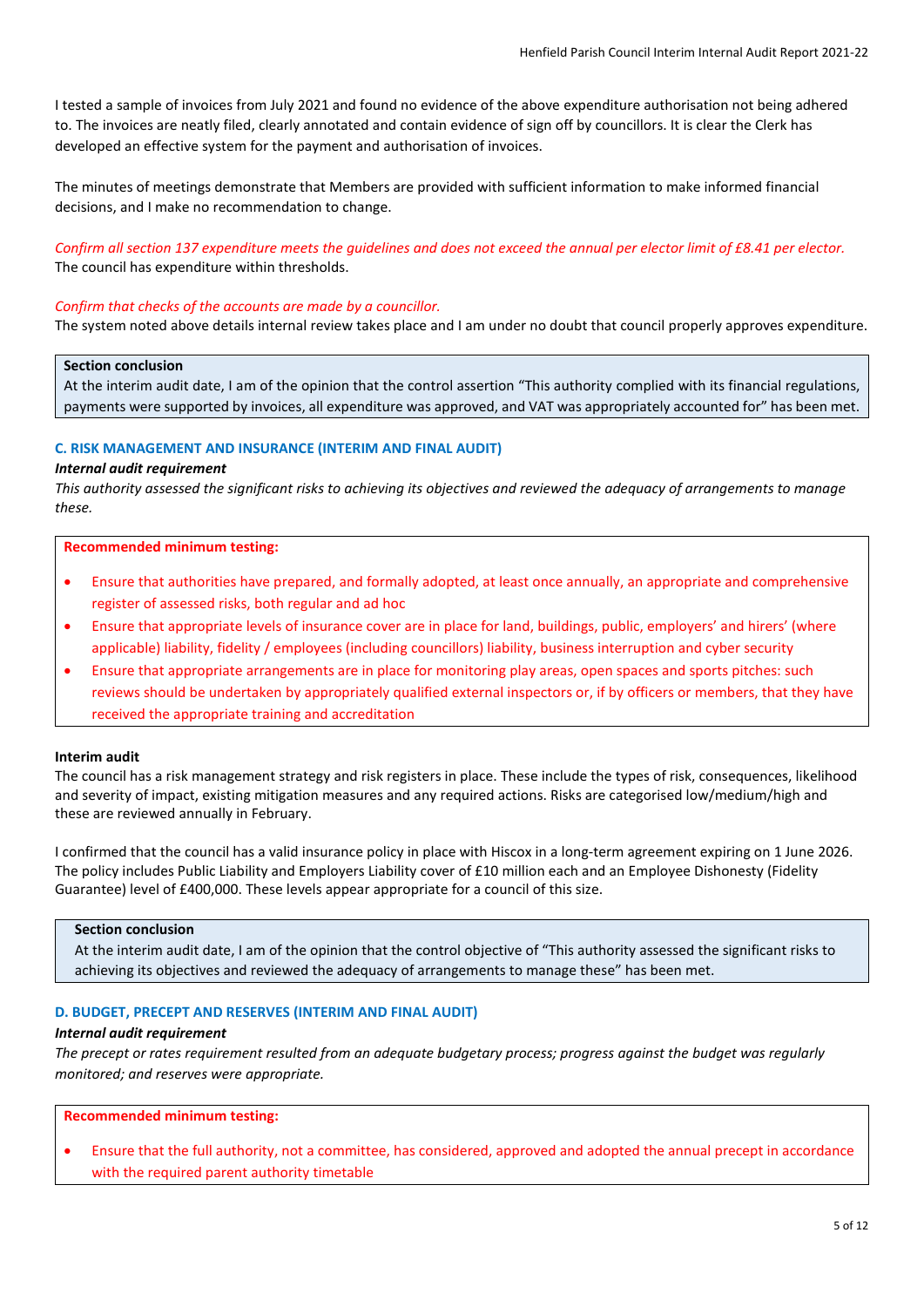- Ensure that budget reports are prepared and submitted to authority / committees periodically during the year with appropriate commentary on any significant variances
- Review the budget performance either during the year or at the financial year-end seeking explanations for any significant or unanticipated variances
- Ensure that the authority has considered the establishment of specific earmarked reserves and, ideally, reviews them annually as part of the budget assessment process
- Ensure that the precept in the accounts matches the submission form to the relevant authority and the public record of precepted amounts

The Clerk confirmed that the budget setting process for 2022/23 has commenced. The Clerk is meeting with the Chairman later today to review the first draft of the budget, with this then circulated to committees for review at their scheduled meetings in November. The Finance, Risk and Change Governance committee will pull together all committee budgets in December and present a recommendation to council for approval in January 2022.

At the half year point for 2021/22, income is reported as 96.6% and expenditure as 51.8% of budget. I reviewed the individual cost codes, and those which are anticipated to be spent evenly throughout the year all appear to be on track.

The council holds circa £87,000 in earmarked reserves. Through discussion with the Clerk, these all appear to be for legitimate projects the council intends to deliver, and the levels are reviewed as part of the annual budget setting process. The council also holds circa £136,000 in general reserve, which is consistent with the council's adopted FR 5.2 which states *'Undistributed or General Reserve funds should be maintained within a maximum of 50% of the value of the Annual Precept amount other than in exceptional circumstances which must be approved by Full Council*'.

### **Section conclusion**

At the interim audit date, I am of the opinion that the control objective of "The precept or rates requirement resulted from an adequate budgetary process; progress against the budget was regularly monitored; and reserves were appropriate" has been met.

# **E. INCOME (INTERIM AND FINAL AUDIT)**

### *Internal audit requirement*

*Expected income was fully received, based on correct prices, properly recorded and promptly banked; and VAT was appropriately accounted for.*

### **Recommended minimum testing:**

- Review "aged debtor" listings to ensure appropriate follow up action is in place
- Allotments: ensure that appropriate signed tenancy agreements exist, that an appropriate register of tenants is maintained identifying, that debtors are monitored.
- Burials: ensure that a formal burial register is maintained that it is up-to-date and that a sample of interments and memorials are appropriately evidenced, that fees have been charged at the correct approved rate and been recovered within a reasonable time: (Authorities should also acquire and retain copies of Burial / Cremation certificates)
- Hall hire: ensure that an effective diary system for bookings is in place identifying the hirer, hire times and ideally crossreferenced to invoices raised
- Leases: ensure that leases are reviewed in a timely manner in accordance with the terms of the lease and rents similarly reviewed appropriately at the due time
- Other variable income streams: ensure that appropriate control procedures and documentation are in existence to provide a clear audit trail through to invoicing and recovery of all such income
- Where amounts are receivable on set dates during the year, ensure that an appropriate control record is maintained duly identifying the date(s) on which income is due and actually received / banked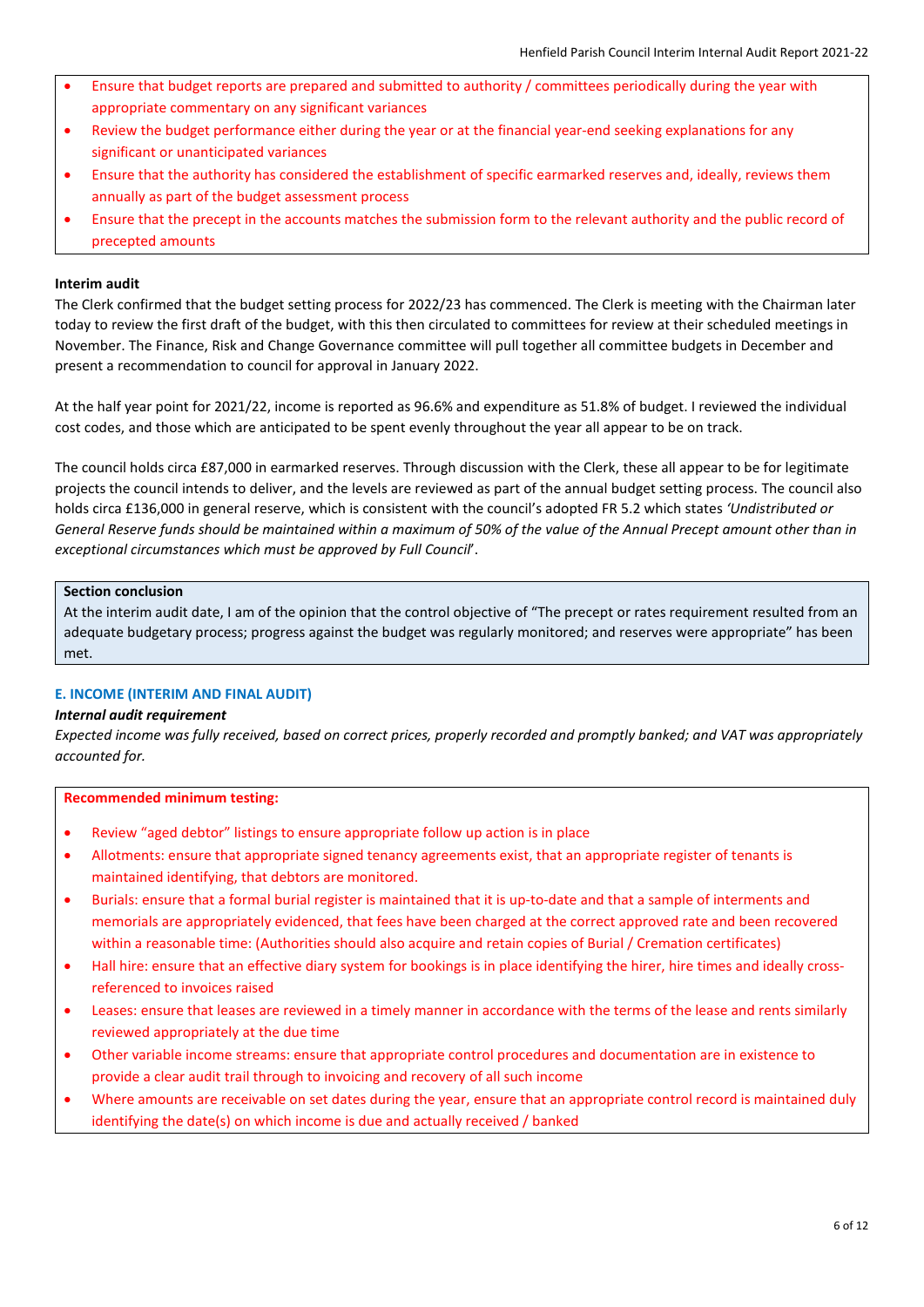Apart from the precept, the council receives income from the cemetery, the football and cricket clubs, grants, bank interest and the Kings Field Trust.

The cemetery fees were last reviewed and agreed in February 2020 by the Village Amenities committee, and subsequently confirmed by the Finance, Risk and Change Governance committee.

Most receipts are either paid directly into the bank account or by cheque. The council has not received any cash payments during the year, but the Clerk was able to confirm that if they did, a receipt would be issued and the cash securely locked away until it was paid into the bank.

### **Section conclusion**

At the interim audit date, I am of the opinion that the control objective of "Expected income was fully received, based on correct prices, properly recorded and promptly banked; and VAT was appropriately accounted for" has been met.

# **F. PETTY CASH (INTERIM AUDIT)**

## *Internal audit requirement*

*Petty cash payments were properly supported by receipts, all petty cash expenditure was approved and VAT appropriately accounted for.*

## **Recommended minimum testing:**

- A number of authorities are now running down and closing their petty cash accounts and using debit / credit cards for ad hoc purchases. Consequently, a "not applicable" response is frequently required in this area.
- Review the systems in place for controlling any petty cash and cash floats (used for bar, catering, etc.)
- Check a sample of transactions during the financial year to ensure appropriate supporting documentation is held
- Review the existence of evidenced periodic independent verification of the petty cash and any other cash floats held
- Ensure that VAT is identified wherever incurred and appropriate
- Physically check the petty cash and other cash floats held
- Where bar or catering facilities are in place, ensure that appropriate cashing-up procedures are in place reconciling the physical cash takings to the till "Z" total readings

### **Interim audit**

The council maintains a petty cash float of £50, used for incidental expenses. Since the council obtained a debit card for use, petty cash has been used less frequently, and is balanced on a quarterly basis. Given the limited number of transactions and the low balance retained in petty cash, I am satisfied that the council has sufficient safeguards in place for the handling of petty cash.

# **Section conclusion**

I am of the opinion the control objective of "Petty cash payments were properly supported by receipts, all petty cash expenditure was approved, and VAT appropriately accounted for" has been met.

# **G. PAYROLL (INTERIM AND FINAL AUDIT)**

# *Internal audit requirement*

*Salaries to employees and allowances to members were paid in accordance with this authority's approvals, and PAYE and NI requirements were properly applied.*

### **Recommended minimum testing:**

- Ensure that, for all staff, a formal employment contract is in place together with a confirmatory letter setting out any changes to the contract
- Ensure that appropriate procedures are in place for the payment of members allowances and deduction of any tax liability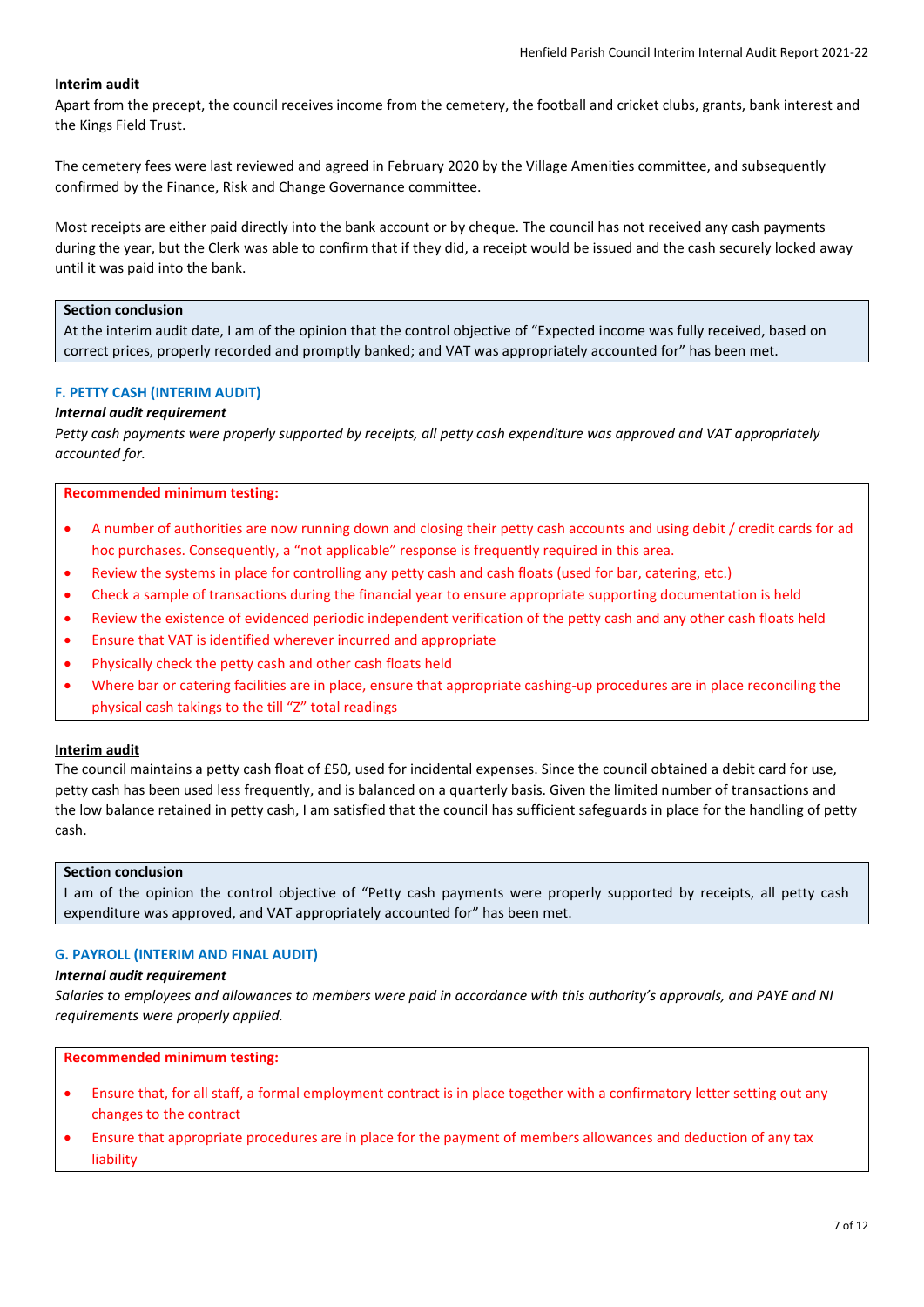- Ensure that, for a sample of staff salaries, gross pay due is calculated in accordance with the approved spinal point on the NJC scale or hourly rate, if off-scale, and with the contracted hours
- Ensure that appropriate tax codes are being applied to each employee
- Where free or paid for software is used, ensure that it is up to date.
- For the test sample of employees, ensure that tax is calculated appropriately
- Check the correct treatment of pension contributions to either the Local Government pension scheme (non taxable, deducted from the gross salary or DC schemes like NEST which already allow for tax deductions)
- For NI, ensure that the correct deduction and employer's contributions are applied: NB. The employers' allowance is not available to councils but may be used by other authorities
- Ensure that the correct employers' pension percentage contribution is being applied
- Ensure that for the test sample, the correct net pay is paid to the employee with tax, NI and pension contributions correctly paid to the respective agencies

The council uses external company to provide payroll services. The external provider completes all the PAYE and NI calculations and provides the information to the council to make the salary and HMRC payments. A review of the accounting records shows that HMRC payments are up to date.

All employees have a signed contract of employment, and the council is registered with the West Sussex County Council (LGPS) Pension scheme. There are councillor allowances which are paid through payroll on a quarterly basis.

# **Section conclusion**

At the interim audit date, I am of the opinion that salaries are correctly stated on the AGAR and that the control object of "Salaries to employees and allowances to members were paid in accordance with this authority's approvals, and PAYE and NI requirements were properly applied" has been met.

# **H. ASSETS AND INVESTMENTS (INTERIM AND FINAL AUDIT)**

# *Internal audit requirement*

*Asset and investments registers were complete and accurate and properly maintained.*

# **Recommended minimum testing:**

*Tangible fixed assets*

- Ensure that the authority is maintaining a formal asset register and updating it routinely to record new assets at historic cost price, net of VAT and removing any disposed of / no longer serviceable assets
- Physically verifying the existence and condition of high value, high risk assets may be appropriate
- Ideally, the register should identify for each asset the purchase cost and, if practicable, the replacement / insured cost, the latter being updated annually and used to assist in forward planning for asset replacement
- Additions and disposals records should allow tracking from the prior year to the current
- Ensure that the asset value to be reported in the AGAR at Section 2, Box 9 equates to the prior year reported value, adjusted for the nominal value of any new acquisitions and /or disposals
- Compare the asset register with the insurance schedule to ensure that all assets as recorded are appropriately insured or "self-insured" by the authority

# *Fixed asset investments*

• Ensure that all long-term investments (i.e., those for more than 12-month terms) are covered by the "Investment Strategy" and reported as Assets in the AGAR at Section 2, Box 9.

# *Borrowing and lending*

- Ensure that the authority has sought and obtained appropriate DMO approval for all loans acquired
- Ensured that the authority has accounted for the loan appropriately (i.e., recorded the full value of the loan. Any arrangement fee should be regarded as an admin expense) in the year of receipt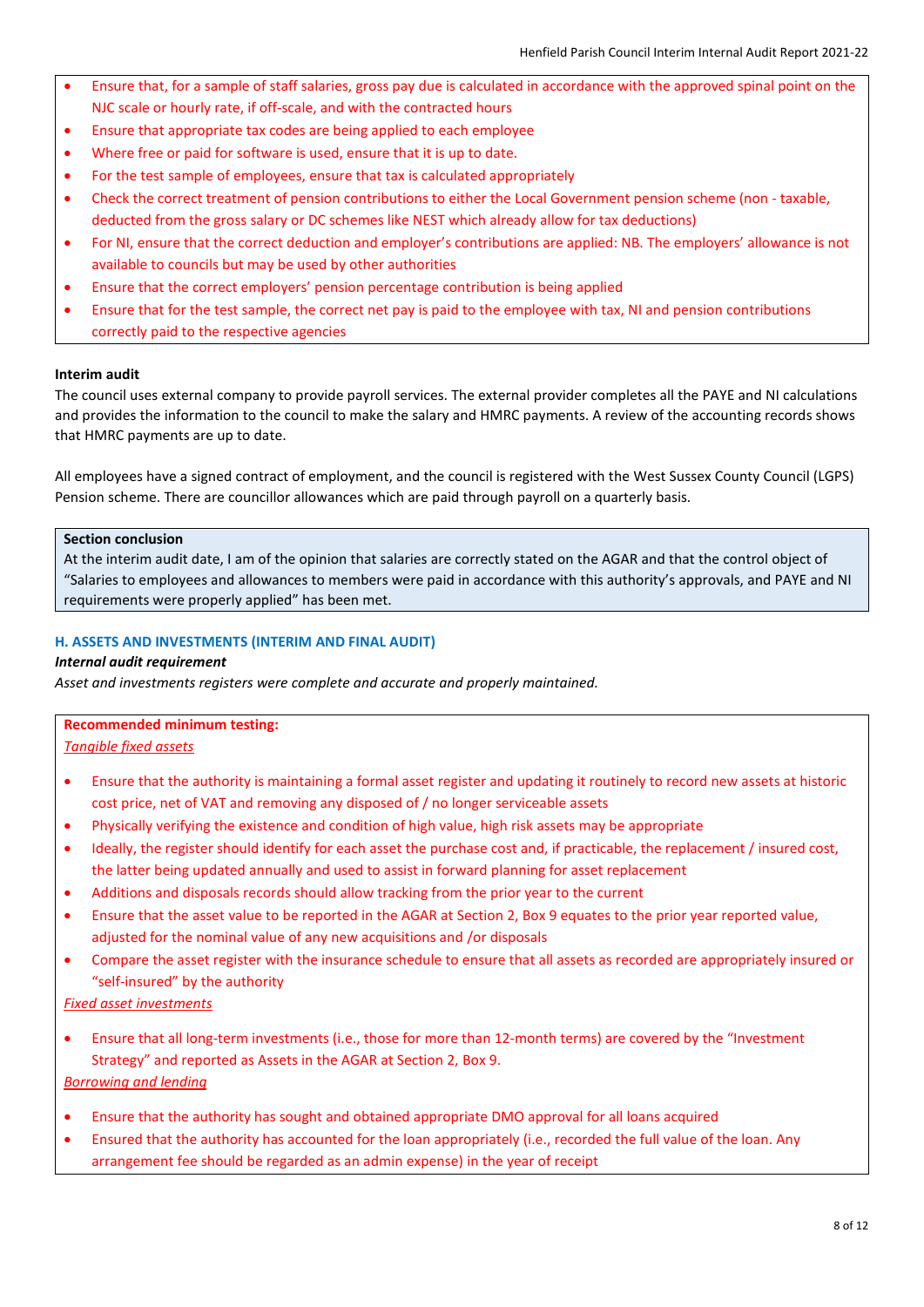- Ensure that the combined principal loan repayment and interest for the year is correctly recorded in the AGAR at Section 2 Box 5
- Ensure that the outstanding loan liability as of 31st March each year is correctly recorded in the AGAR at Section 2, Box 10 (value should be verified via the DMO website)
- Where the authority has issued loans to local bodies, they should ideally seek signed indemnities from the recipient body, or their members, agreeing to underwrite the loan debt

The council has a fixed asset register which is maintained in an Excel format. The register provides a description of the asset, its date of acquisition, location, original/proxy cost, replacement value and insurance value. The register has been updated this month and shows recent acquisitions by the council.

This is suitable for a council with assets of this nature and my only comment would be to consider adding columns to the existing register to indicate the expected useful life of an asset (to assist the council in budgeting for future replacements) and the date last physically checked (to support the council in recording regular checks of the asset are completed).

## **Section conclusion**

At the interim audit date, I am of the opinion that the control objective of "Asset and investments registers were complete and accurate and properly maintained" has been met.

# **I. BANK AND CASH (INTERIM AND FINAL AUDIT)**

#### *Internal audit requirement*

*Periodic and year-end bank account reconciliations were properly carried out.*

#### **Recommended minimum testing:**

- Ensure that bank reconciliations are prepared routinely, are subject to independent scrutiny and sign-off by members
- Verify the accuracy of the year-end bank reconciliation detail and ensure accurate disclosure of the combined cash and bank balances in the AGAR, Section 2, Box 8
- Where the authority has bank balances in excess of £100,000 it has an appropriate investment strategy

### **Interim audit**

Bank reconciliations are reviewed and signed off at Finance, Risk and Change Governance committee meetings. I reviewed the bank reconciliation records and was able to confirm this practice is completed, that councillors are signing the reconciliation and original bank statements, and that the balances were confirmed.

The council holds accounts with Barclays, Nat West and HSBC. I noted the balances with Barclays and Nat West are retained within the Financial Services Compensation Scheme (FSCS) limit of £85,000, but the HSBC balance regularly exceeds this level. I encourage the council to consider the benefits of additional accounts to maximise the protection offered by the FSCS. Further details can be found via this lin[k www.fscs.org.uk](https://www.fscs.org.uk/)

#### **Section conclusion**

At the interim audit date, I am of the opinion that bank and cash balances are properly shown on the AGAR and that the control objective of "Periodic and year-end bank account reconciliations were properly carried out" has been met.

## **J. YEAR END ACCOUNTS (FINAL AUDIT)**

#### *Internal audit requirement*

*Accounting statements prepared during the year were prepared on the correct accounting basis (receipts and payments or income and expenditure), agreed to the cash book, supported by an adequate audit trail from underlying records and where appropriate debtors and creditors were properly recorded.*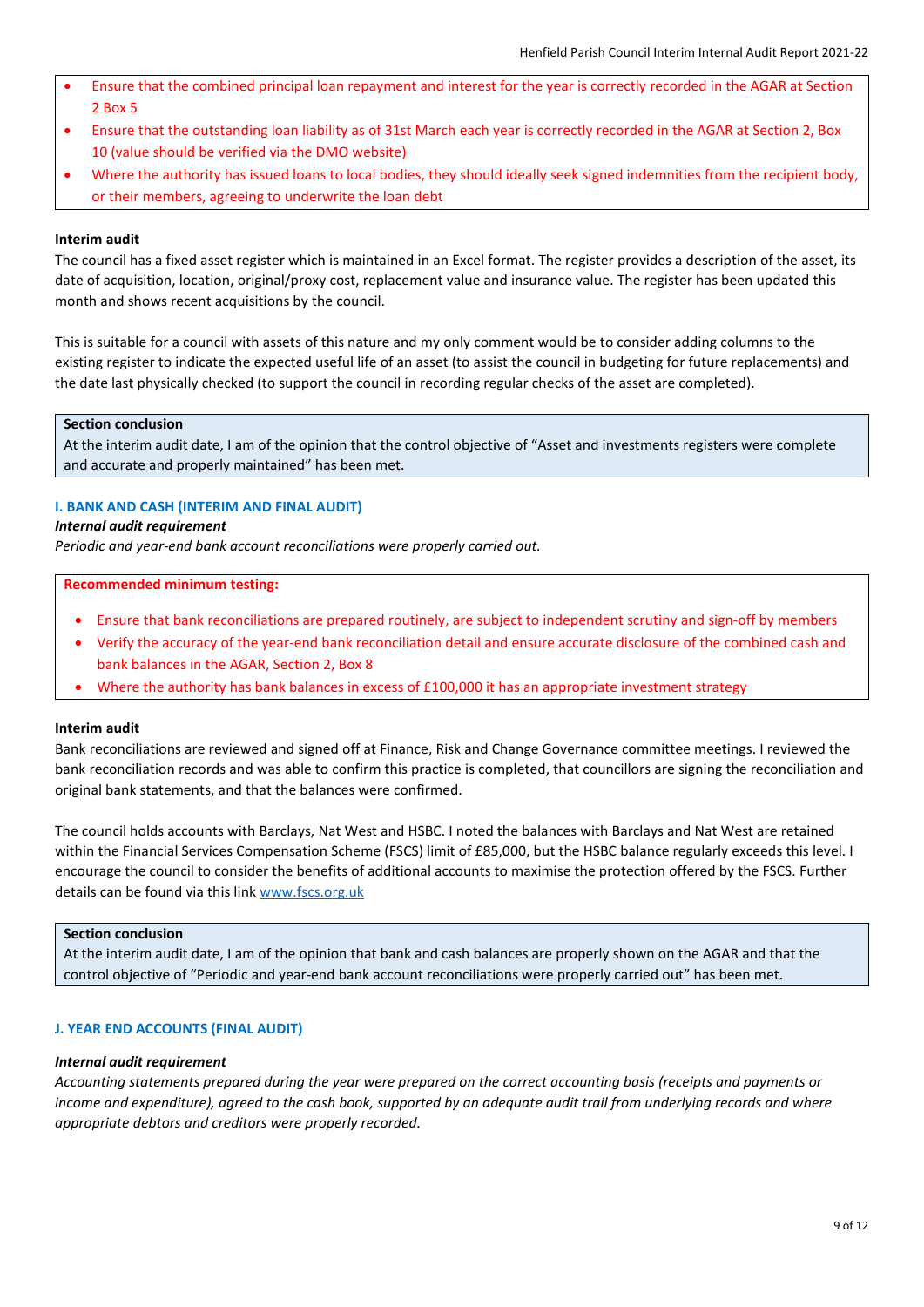### **Recommended minimum testing:**

- Ensure that, where annual turnover exceeds £200,000, appropriate records are maintained throughout the year on an Income and Expenditure basis to facilitate budget reporting in that vein
- Ensure that appropriate accounting arrangements are in place to account for debtors and creditors during the year and at the financial year-end

#### **Section conclusion**

To be reviewed at the year-end audit.

## **K. LIMITED ASSURANCE REVIEW (FINAL AUDIT)**

## *Internal audit requirement*

*IF the authority certified itself as exempt from a limited assurance review in 2019/20, it met the exemption criteria and correctly declared itself exempt. (If the authority had a limited assurance review of its 2019/20 AGAR tick "not covered")*

## **Recommended minimum testing:**

- The correct exemption certificate was prepared and minuted in accordance with the statutory submission deadline
- That it has been published, together with all required information on the Authority's website and noticeboard

# **Section conclusion**

To be reviewed at the year-end audit.

### **L: TRANSPARENCY (INTERIM AUDIT)**

### *Internal audit requirement*

*If the authority has an annual turnover not exceeding £25,000, it publishes information on a website / webpage up to date at the time of the internal audit in accordance with the Transparency Code for Smaller Authorities*

### **Recommended minimum testing:**

- This test applies only to those councils covered by the £25,000 External Audit exemption
- Internal auditors should review the authority's website ensuring that all required documentation is published in accordance with the Transparency Code for Smaller Authorities

# **Interim audit**

The council has an annual turnover exceeding £25,000, and this test does not apply.

# **Section conclusion**

I am of the opinion that the control assertion of *"If the authority has an annual turnover not exceeding £25,000, it publishes information on a website/ webpage up to date at the time of the internal audit in accordance with the Transparency code for smaller authorities"* is not applicable due to the council turnover exceeding £25,000.

## **M: EXERCISE OF PUBLIC RIGHTS - INSPECTION OF ACCOUNTS (FINAL AUDIT)**

## *Internal audit requirement*

*The authority has demonstrated that during summer 2021 it correctly provided for the exercise of public rights as required by the Accounts and Audit Regulations*.

## **Recommended minimum testing:**

- Internal auditors should acquire / examine a copy of the required "Public Notice" ensuring that it clearly identifies the statutory 30 working day period when the authority's records are available for public inspection.
- Internal auditors may also check whether councils have minuted the relevant dates at the same time as approving the AGAR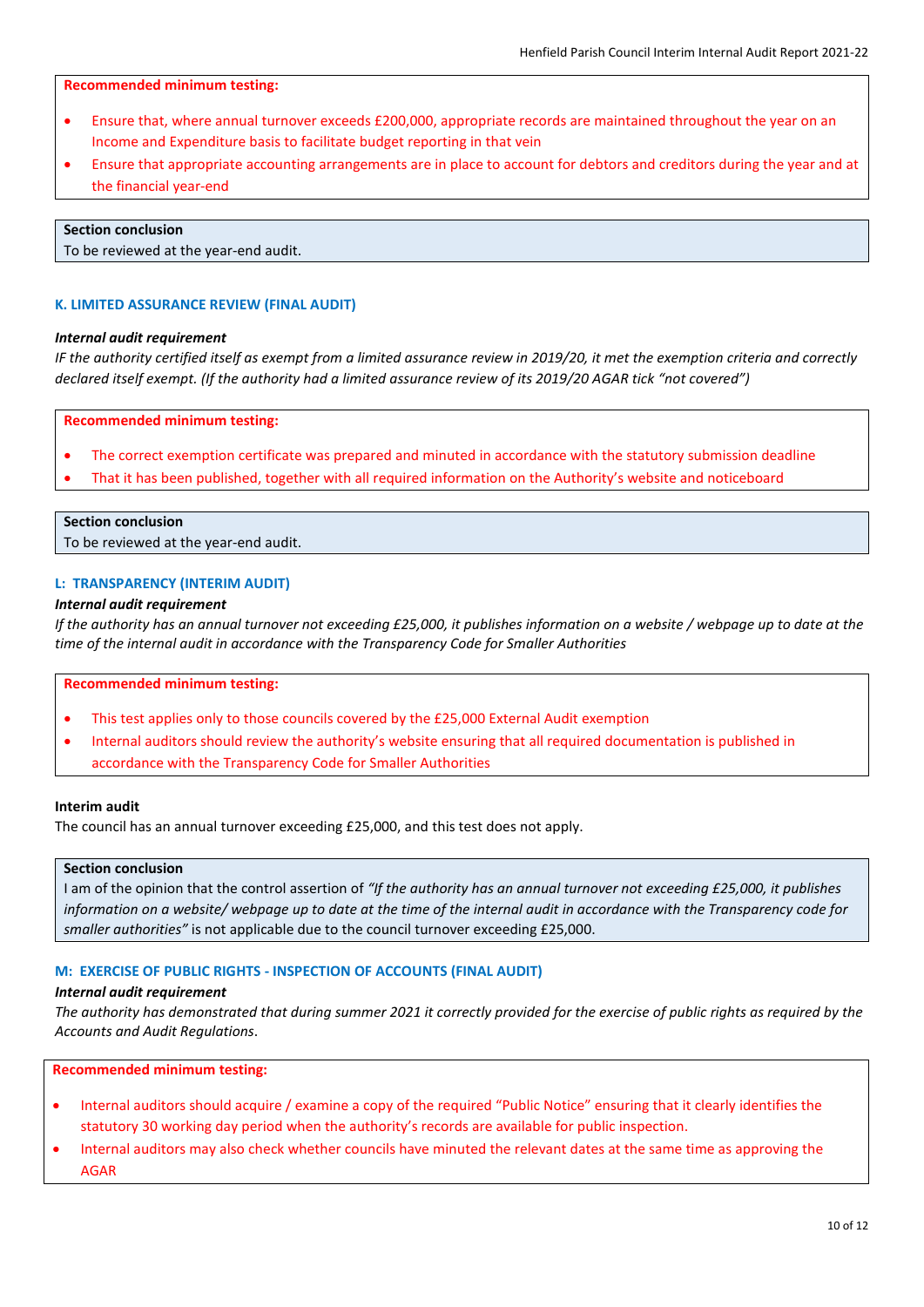## **Section conclusion**

To be reviewed at the year-end audit.

# **N: PUBLICATION REQUIREMENTS (INTERIM AUDIT)**

## *Internal audit requirement*

*The authority has complied with the publication requirements for 2020/21. Under the Accounts and Audit Regulations 2015, authorities must publish the following information on the authority website / webpage.*

**Recommended minimum testing:**

- Internal auditors should acquire / examine a copy of the required "Public Notice" ensuring that it clearly identifies the statutory 30 working day period when the authority's records are available for public inspection.
- Internal auditors may also check whether councils have minuted the relevant dates at the same time as approving the AGAR

*Before 1 July 2021 authorities must publish:*

- *Notice of the period for the exercise of public rights and a declaration that the accounting statements are as yet unaudited*
- *Section 1 - Annual Governance Statement 2020/21, approved and signed, page 4*
- *Section 2 - Accounting Statements 2020/21, approved and signed, page 5*

*Not later than 30 September 2021 authorities must publish:*

*•Notice of conclusion of audit*

*•Section 3 - External Auditor Report and Certificate*

*•Sections 1 and 2 of AGAR including any amendments as a result of the limited assurance review.*

*It is recommended as best practice, to avoid any potential confusion by local electors and interested parties, that you also publish the Annual Internal Audit Report, page 3.*

### **Interim audit**

I was able to confirm that the publication requirements for 2020/21 have been met and the Notice of Public Rights is published on the council website.

## **Section conclusion**

I am of the opinion that the control assertion of "the authority has complied with the publication requirements for 2019/20 AGAR. Under the Accounts and Audit Regulations 2015, authorities must publish the following information on the authority website / webpage" has been met.

### **O. TRUSTEESHIP (INTERIM AUDIT)**

## *Internal audit requirement*

*Trust funds (including charitable) – The council met its responsibilities as a trustee.*

**Recommended minimum testing:**

- Confirm that all charities of which the council is a Trustee are up to date with Charity Commission filing requirements
- that the council is the sole trustee on the Charity Commission register
- that the council is acting in accordance with the Trust deed
- that the charity meetings and accounts are recorded separately from those of the council
- review the level and activity of the charity and where a risk-based approach suggests such, review the Independent Examiner's report

## **Interim audit**

The council has two trusts – The Kings Field (charity number 270451) and The George William Rothery Fund (charity 1005503). The Clerk was able to provide copies fo the most recent reports submitted to the Charity Commission for both trusts.